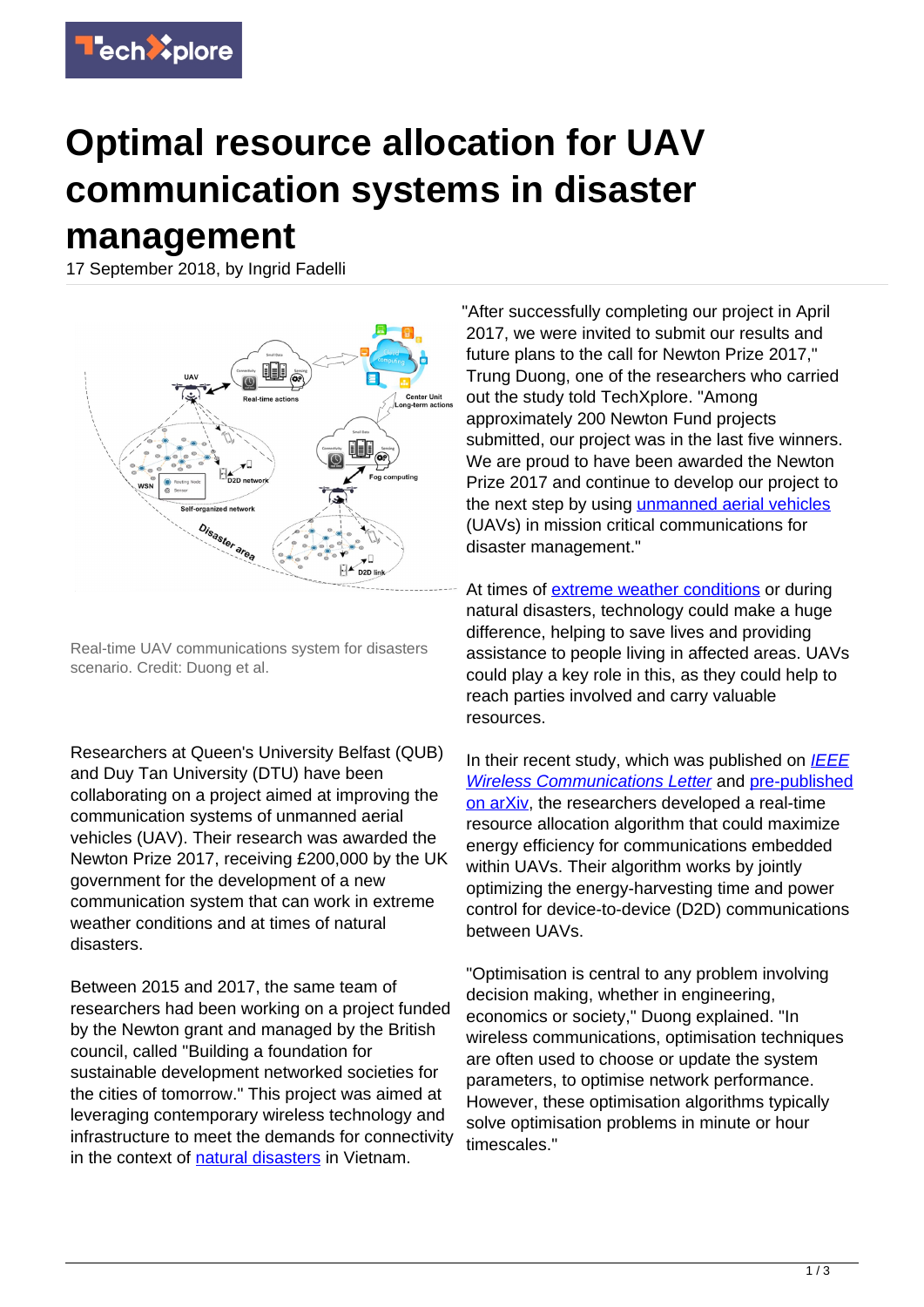

Traditional convex optimisation methods are currently still expensive and implementing them can optimal resource allocation algorithm for UAVs be extremely time-consuming. This calls for the development of new methods, which could be particularly beneficial when applied at times of emergency or natural disasters.

"In mission-critical communications supporting disaster management such as fire brigades, rescue teams, and emergency medical service, the time is a critical factor (e.g. with a minimum latency of millisecond to seconds)," Duong said. "A strict realtime deadline is the most important requirement for such scenarios, particularly under a constantly changing environment."

To develop tools that can truly make a difference in Currently, the team working on this Newton fund emergency situations, therefore, researchers should identify ways of reducing the solving time and computational complexity of optimisation problems. The real-time resource allocation algorithm developed by Duong and his colleagues does exactly this, effectively reducing the running time down to milliseconds.

Their algorithm could be integrated within UAVs, which could be of great help in situations where networks are congested, buildings have been destroyed, and there is a lack of power supply. In these instances, UAVs that are flying above the affected area could help first responders to assess the situation as quickly as possible.

"UAVs strictly rely on batteries to operate, and hence, for UAVs to remain airborne longer, their amount of resources (including batteries, bandwidth, etc.) must be well optimized," Duong explained. "This is very important for conducting successful search and rescue missions within the first 72 hours of the disaster, considering that commercially available UAVs can only remain airborne for approximately 20 minutes. Therefore, maximizing the lifetime of a multi-UAV communication network is vital for such applications."

During and after natural disasters, disrupted telecommunications infrastructure can often prevent emergency responders and evacuation crews from fulfilling their missions. By reducing

UAV communication time down to milliseconds, the developed by Duong and his colleagues could help to save lives and provide timely assistance to survivors.

"In natural [disasters](https://techxplore.com/tags/disasters/), keeping [communication](https://techxplore.com/tags/communication/) connectivity provides a lifeline," Duong said. "The lack of communications in remote areas and poor conditions for communications in developing countries can have detrimental effects. We believe that our research for real-time optimisation in UAV communications is the first attempt in the field to tackle time constraint of UAV, which will play a crucial role in disaster scenarios."

project is comprised of 3 post-doctoral and 4 PhD students. These researchers will now continue working on their meaningful endeavour, focusing on a number of further theoretical and practical aspects.

"Our next step is to exploit cutting-edge technologies, (e.g. distributed and parallel computing) and integrate machine learning into the context of real-time optimisation, to boost the processing time," Duong said. "We will also continue disseminating our research via highimpact scientific journals, at conferences, and to industry partners."

 **More information:** Real-time optimal resource allocation for embedded UAV communication systems. arXiv:1809.01710v1 [cs.IT]. [arxiv.org/abs/1809.01710](https://arxiv.org/abs/1809.01710) , [ieeexplore.ieee.org/document/8457275/](https://ieeexplore.ieee.org/document/8457275/)

[www.gov.uk/government/news/uk- … tigious-newton](https://www.gov.uk/government/news/uk-vietnam-project-communicating-in-a-disaster-wins-prestigious-newton-prize)[prize](https://www.gov.uk/government/news/uk-vietnam-project-communicating-in-a-disaster-wins-prestigious-newton-prize)

[www.newtonfund.ac.uk/newtonpri … ewton-prize](http://www.newtonfund.ac.uk/newtonprize/2017-newton-prize-winners/)[winners/](http://www.newtonfund.ac.uk/newtonprize/2017-newton-prize-winners/)

© 2018 Tech Xplore